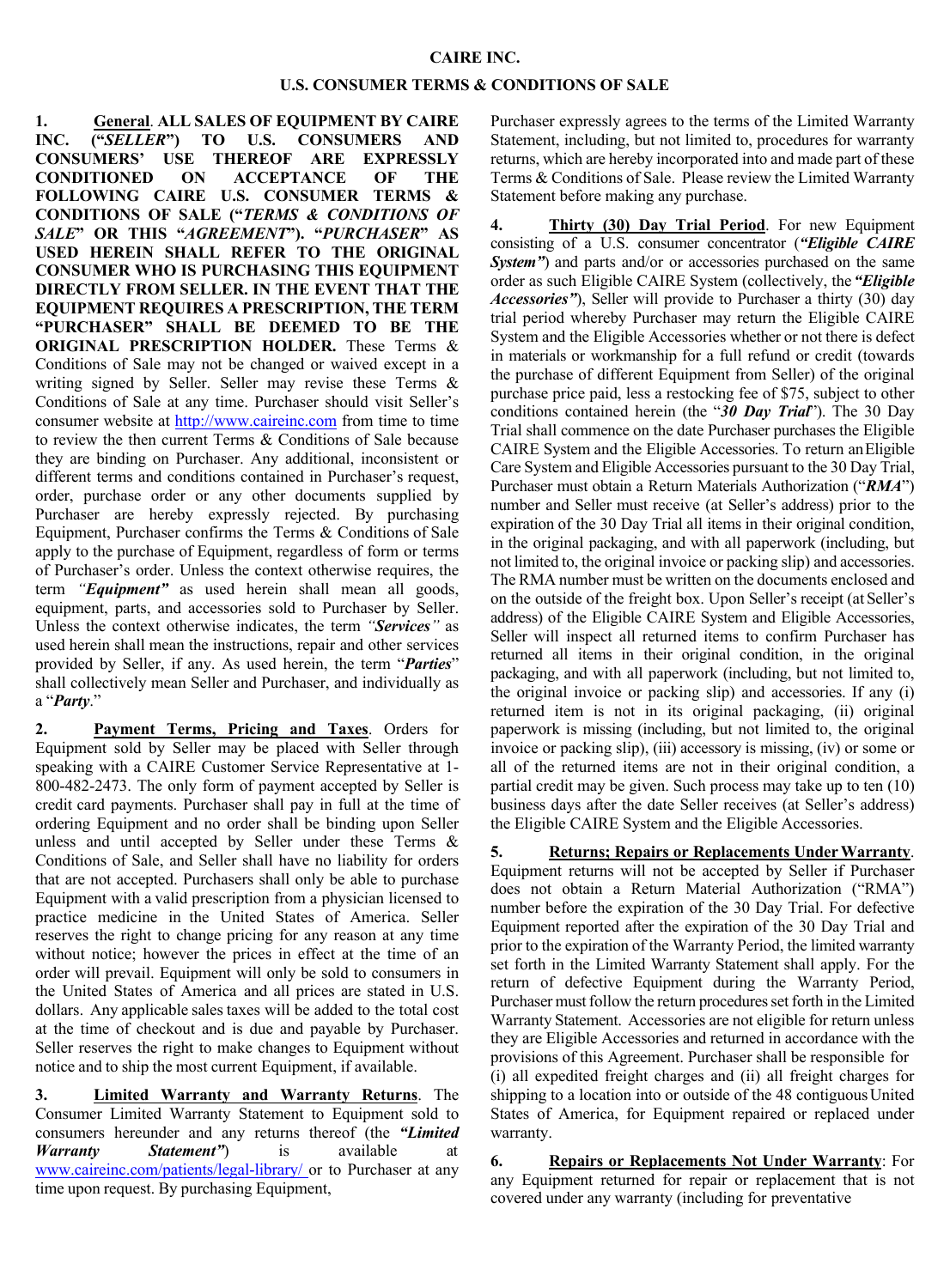maintenance, which shall be at Purchaser's sole expense) Purchaser shall contact a CAIRE Customer Service Representative at 1-800-482-2473 for instructions and assistance. Equipment may only be returned by Purchaser to a designated repair facility, when accompanied by an RMA number issued by Seller. Purchaser shall pay for all freight costs incurred for Equipment repaired or replaced not under warranty.

**7. Excusable Delays**. Purchaser understands and agrees that the schedule for delivery of Equipment and performance of Services may be modified for delays resulting from causes beyond Seller's reasonable control, including but not limited to, acts of God, war, terrorism, strikes, restrictions of the United States Government or other governments having jurisdiction, delays in transportation, or inability to obtain necessary labor, materials, or manufacturing facilities.

**8. Delivery and Risk of Loss or Damage**. Seller shall provide standard ground transportation delivery within the 48 contiguous United States of America of Equipment classified as whole products (which are oxygen concentrators), but not for orders of parts or accessories only. At the time of checkout, Purchaser will have the option to select expedited freight for an additional fee. Risk of loss passes to Purchaser upon Seller's placing Equipment into the possession of a freight carrier at the place of shipment and any claims for losses or damage shall be made by Purchaser directly with freight carrier. Acceptance of Equipment occurs when delivered to Purchaser's address. Acceptance of any Services provided hereunder occurs at the time of completion. Notwithstanding anything to the contrary, all lead times quoted and accepted by Seller shall be from the date Seller accepts Purchaser's order. Purchaser shall indemnify, defend and hold Seller harmless from any claims by freight carriers for Purchaser's failure to pay freight charges. Delivery dates quoted are based on Seller's best estimate of a realistic time when shipment will be made, and are subject to change. Delivery dates will be confirmed on Seller's acceptance of any resulting order, and Seller will use its best efforts to meet such Delivery date.

**9. Laws, Codes and Standards**. Price and Delivery schedules are based on the applicable laws, codes, and standards stated in Equipment specifications in effect as of the date of Seller's acceptance of the purchase order. If such laws, codes, and standards change and such change increases or decreases thecost of performing the work or impacts the Delivery schedule, then Seller will advise Purchaser of the same, and the Parties shall promptly negotiate in good faith and mutually agree upon any modification to the order resulting from any such change.

**10. Title**. Seller shall retain legal and equitable title to Equipment until Equipment is placed into the possession of a freight carrier at the place of shipment. In the event Equipment is sent in for replacement or refund, title shall transfer to Seller upon delivery at Seller's address. In the event Equipment is sent in for repair, title at all times shall remain with Purchaser.

**11. Cancellation or Change**. Cancellation or change of any purchase order may be granted at Seller's sole discretion and must be made by prompt written notice to Seller before such order is processed and may be subject to Seller's restocking fee of \$75.

**12. Intellectual Property**. Purchaser acknowledges and agrees that, as between Purchaser and Seller, Seller is and will remain the sole and exclusive owner of all right, title and interest in and to all intellectual property rights used to create, embodied in, used in and otherwise related to Equipment, its component parts and all related instructions, manuals, designs, reports, plans, drawings, standards, specifications or other information submitted to Purchaser by Seller ("*Seller Documents*"), including, but not limited to, all related copyrights, patents, trademarks, trade names, trade secrets, and any associated goodwill (the "Intellectual Property Rights"). All right, title and interest in any inventions, developments, improvements or modifications of Equipment made by Purchaser or Seller shall exclusively remain with Seller. If Purchaser acquires any Intellectual Property Rights in or relating to any Equipment purchased under this Agreement (including any rights in any trademarks, derivative works or patent improvements relating thereto), by operation of law, or otherwise, such rights are deemed and are hereby irrevocably assigned to Seller without further action by either Party. Without the express prior written consent of Seller, Purchaser shall not copy or disclose Seller Documents to any third party, and shall not use them for any purpose other than to install, own, operate, and maintain Equipment.

**13. Assignment**. This Agreement and the Limited Warranty Statement may not be transferred or assigned by Purchaser by operation of law, resale, title transfer, or otherwise without the prior express written consent of Seller. Any transfer or assignment by Purchaser of any rights, duties or obligations without Seller's consent shall be void.

*14.* **Limitation of Liability**. *NOTWITHSTANDING ANYTHING TO THE CONTRARY IN THIS AGREEMENT, TO THE FULLEST EXTENT ALLOWED UNDER APPLICABLE LAW, IN NO EVENT SHALL SELLER, ITS AFFILIATES, SUPPLIERS AND SUBCONTRACTORS BE LIABLE TO PURCHASER OR TO ANY THIRD PARTY FOR ANY SPECIAL, INDIRECT, INCIDENTAL, PUNITIVE OR CONSEQUENTIAL DAMAGES, INCLUDING BUT NOT LIMITED TO LOSS OF*  PROFITS, LOSS OF USE, COST OF CAPITAL, COST OF *SUBSTITUTE EQUIPMENT, DOWNTIME COSTS, COST OF DELAYS, OR FOR ANY PENALTIES, WHETHER ANY SUCH CLAIM FOR THE SAME IS BASED ON CONTRACT, WARRANTY, TORT, NEGLIGENCE, STRICT LIABILITY, INDEMNIFICATION OR OTHERWISE. NOTWITHSTANDING ANYTHING TO THE CONTRARY IN THIS AGREEMENT, SELLER'S TOTAL LIABILITY ARISING OUT OF THIS AGREEMENT FOR ANY CLAIMS WHETHER IN CONTRACT, WARRANTY, NEGLIGENCE, TORT, STRICT LIABILITY, INDEMNIFICATION OR OTHERWISE, OR FOR ANY LOSS OR DAMAGE ARISING OUT OF, CONNECTED WITH THIS AGREEMENT OR THE PERFORMANCE OR BREACH THEREOF, OR FROM ANY DESIGN, SALE, INSTALLATION, OPERATION OR USE OF EQUIPMENT OR PERFORMANCE OF ANY SERVICES UNDER THIS AGREEMENT, SHALL IN NO EVENT EXCEED THE PURCHASE PRICE PAID TO SELLER BY PURCHASER FOR THE SPECIFIC EQUIPMENT ORPART THEREOF OR FOR THE SERVICES GIVING RISE TO THE CLAIM. SOME STATES, INCLUDING NEW JERSEY, DO NOT ALLOW LIMITATIONS OF LIABILITY OR DAMAGES IN*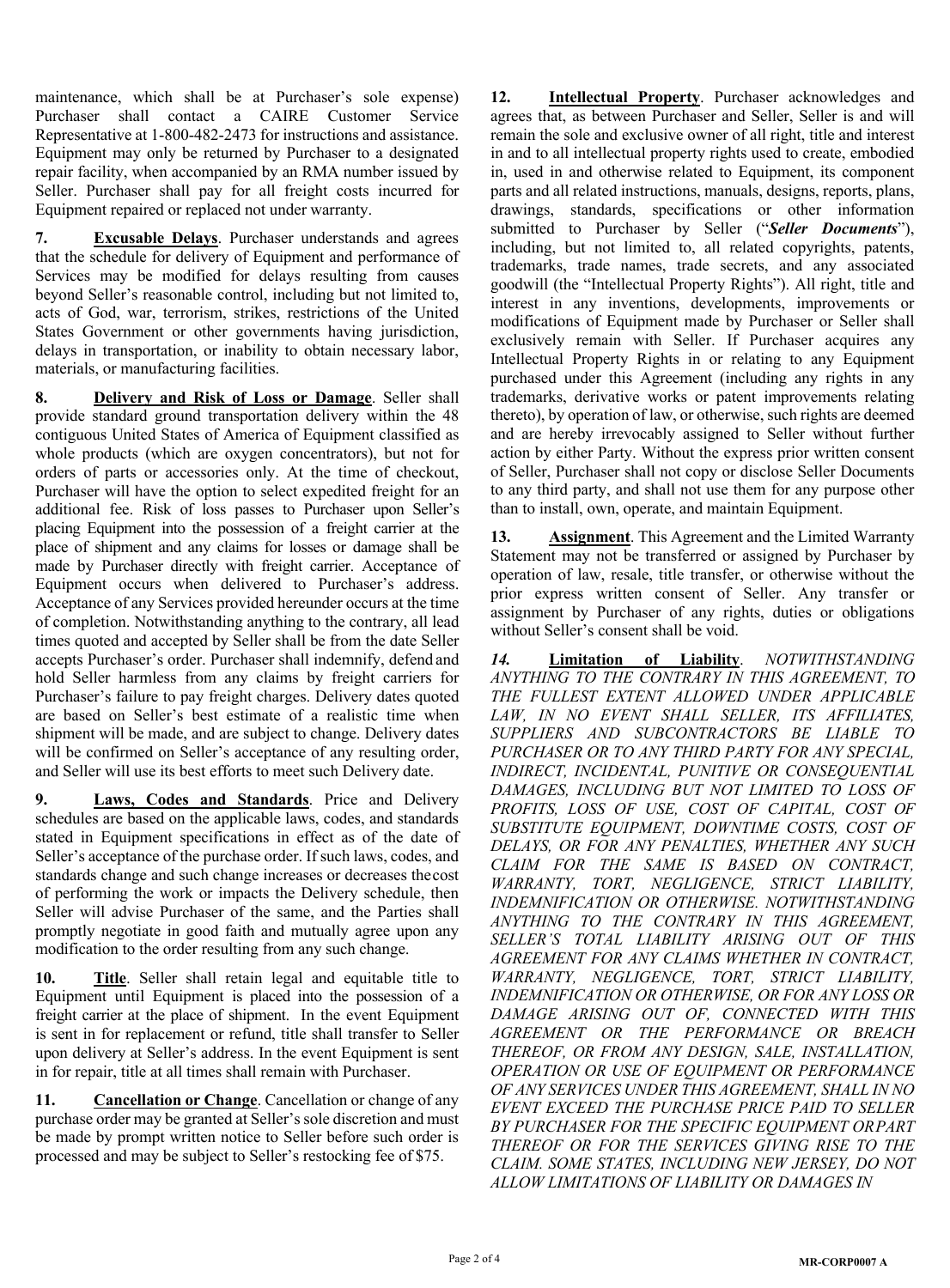*WHICH CASE (OR IF PURCHASER LIVES IN THOSE STATES), THE ABOVE LIMITATIONS DO NOT APPLY TO PURCHASER.*

**15. Export Sales and Compliance with Trade Laws**. In no event shall Seller be required to export or deliver any technical information, data or Equipment if such export or Delivery isthen prohibited or restricted by any law or regulation of the U.S. Government, including departments, agencies and sub-divisions thereof or of any other applicable governmental agency of any country having jurisdiction, including the country in which Equipment or Services to be sold will be installed, used, or performed ("Applicable Law"). Should Seller's performance of its obligations hereunder be prohibited by Applicable Law, in whole or in part, or if the exportation or importation of Equipment which is the subject of this Agreement be precluded because of the inability to obtain an export or import license within a reasonable time, as appropriate, then Seller's obligations hereunder shall be terminated at Seller's option, and Seller shall be entitled to a \$75 restocking fee. Purchaser agrees not to export, re-export or import any Equipment, technical information or data of Seller without full compliance with Applicable Laws andshall cause any end user of Equipment or Services, if different from Purchaser, to comply with such Applicable Laws. Purchaser agrees not to export, re-export, sell or lease any Equipment or components thereof or technical data supplied by Seller to a prohibited person, to a prohibited country, or for a prohibited use under Applicable Laws. Purchaser agrees to indemnify and hold Seller harmless from and against any and all damages and expenses (including attorneys' fees) resulting from a violation of Applicable Laws by Purchaser or any end user, if different from Purchaser.

**16. Compliance with Laws; Notice of Adverse Events**. Purchaser agrees to comply with the laws that apply to the purchase and use of Equipment and Services, including but not limited to any laws related to government or insurance company reimbursement, if applicable. Purchaser shall promptly notify Seller of any adverse events or injuries that may have been attributed to the use of Equipment (or, if such event was repeated, may cause injury), after Purchaser has sought medical attention, if necessary.

**17. Governing Law and Arbitration**. Any and all disputes arising out of or relating to Purchaser's purchase from Seller, any Equipment or Services sold or distributed by Seller or this Agreement shall be resolved exclusively (except as otherwise set forth herein) by binding arbitration in accordance with the provisions of this Section (this "*Arbitration Agreement*"). BY PLACING AN ORDER WITH SELLER AND AGREEING TO ARBITRATION PURCHASER UNDERSTANDS AND AGREES THAT PURCHASER IS WAIVING PURCHASER'S RIGHT TO SUE OR GO TO COURT TO ASSERT OR DEFEND PURCHASER'S RIGHTS UNDER THIS AGREEMENT. Purchaser and Seller expressly delegate to the arbitrator the authority to determine the arbitrability of any dispute, including the scope, applicability, validity, and enforceability of this arbitration provision. Purchaser acknowledges and agrees that all decisions made by the arbitrator are final and binding.

Purchaser shall begin an arbitration proceeding by sending a letter requesting arbitration to CAIRE Inc., Attn: General Counsel, 2200 Airport Industrial Drive, Suite 500, Ball Ground, Georgia 30107. Purchaser agrees that the arbitrationshall be conducted by the American Arbitration Association ("AAA") pursuant to its Consumer Arbitration Rules ("AAA Rules"), as modified by this Arbitration Agreement. The AAA Rules are available on the AAA's website www.adr.org, or by calling the AAA at (800) 778-7879. In the event the AAA is unavailable or unwilling to hear the Dispute, the parties shall agree to another arbitration provider. Payment of all filing, administration and arbitrator fees will be governed by the AAA's applicable rules. For claims totaling less than \$10,000, Seller will reimburse Purchaser the lesser of (i) \$5,000 in the aggregate amount for filing, administrative and arbitrator fees or (ii) the actual cost of such fees. For claims totaling more than \$10,000, Purchaser and Seller agree to split the filing, administrative, and arbitrator fees equally, provided, however, Purchaser's portion of such fees shall at no time exceed \$10,000 in the aggregate amount. Seller waives its right to seek attorneys' fees and costs in arbitration. Purchaser may choose to have the arbitration conducted by telephone, based on written submissions, or in person in the county where Purchaser lives or at another mutually agreed location.

In lieu of binding arbitration, either Purchaser or Seller may bring any individual claim in small claims court consistent with the jurisdictional and dollar limits that may apply, as long as it is brought and maintained as an individual claim.

**Waiver of Right to Bring Class Actions and Representative Claims. All arbitrations shall proceed on an individual basis. The arbitrator is empowered to resolve the dispute with the same remedies available in court, however, any relief must be individualized to Purchaser and shall not affect any other customer. Purchaser and Seller agree that each may bring claims against the other in arbitration only in their respective individual capacities and in so doing Purchaser and Seller hereby waive the right to a trial by jury, to assert or participate in a class action lawsuit or class action arbitration (either as a named-plaintiff or class member), and to assert or participate in any joint or consolidated lawsuit or joint or consolidated arbitration of any kind. If a court decides that applicable law precludes enforcement of any of this paragraph's limitations as to a particular cause of action, then that cause of action (and only that cause of action) must remain in court and be severed from any arbitration.**

Other Terms. This Agreement and any claim, controversy or dispute arising under or related to this Agreement, the relationship of the Parties, and the interpretation and enforcement of the rights and duties of the Parties is exclusively governed by the laws of the State of Georgia, excluding its conflicts of law principles. The terms of this Arbitration Agreement provisions shall survive after this Agreement terminates or Purchaser's relationship with Seller and/or use of Seller's Equipment or Services ends. Except as set forth above, if any portion of this Arbitration Agreement is deemed invalid or unenforceable, it will not invalidate the remaining portions of this Arbitration Agreement.